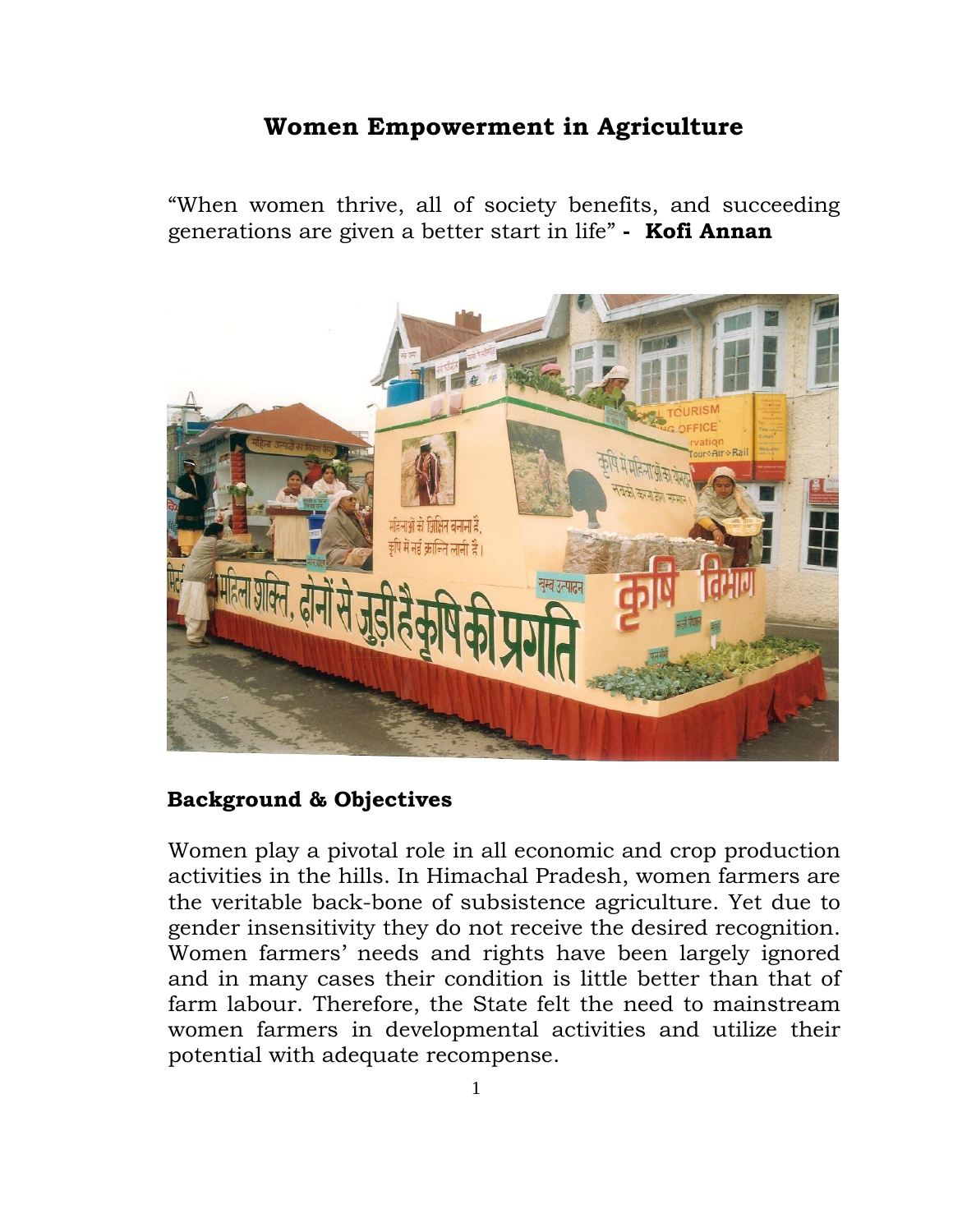

## **Intervention**

About 80% of the field work in agriculture, from sowing to harvesting, post harvest management and dairy management is done by women farmers. The tasks are laborious and since the woman is unaware of the latest technical know-how, her output and productivity are low. There is need to cut the drudgery of women farmers and make their efforts worthwhile and economical.

To uplift the socio economic status of this group, a project on women empowerment, with an outlay of Rs.372.90 lakhs covering a period of three years was initiated in 2009-10 under RKVY. The prime focus of the project was to mobilize women farmers to form self help groups (SHGs) through awareness programmes, provide them technical assistance through capacity building, and motivate them to generate on-farm as well as off-farm income through various activities.

A total of 1030 women SHGs comprising of 20 farmers in each group have been formed across all the blocks in Himachal Pradesh. From each SHG, a group leader, who is called the link worker, is selected and provided training on managerial skills so as to actively run and mobilize the group activities. The SHGs identify their issues and objectives and the Government provides them requisite technical support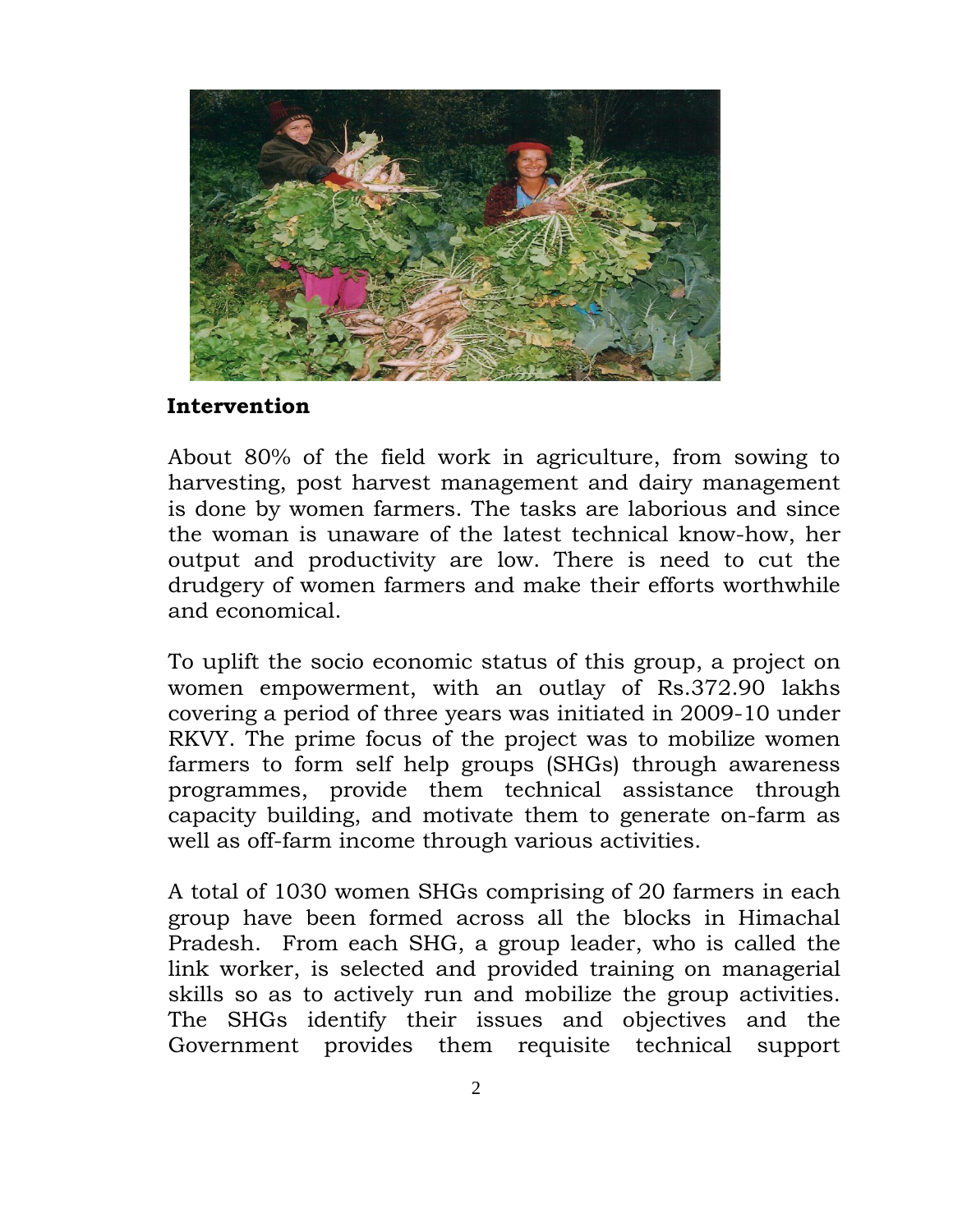through institutional trainings, demonstrations, exposure visits etc.

Institutional trainings of 2-3 days duration is provided on latest technology and improved practices to get more yields in agriculture, horticulture and animal husbandry. Vermicomposting has been a major practice that SHGs have been willing to adopt. This improves soil fertility and minimizes the laborious and often unpleasant task of carrying farm yard manure by head load, vermi-compost being comparatively lightweight. The SHGs are also made aware of the departmental schemes and programmes in these sectors so that they are able to avail maximum benefits therefrom.

Demonstrations are laid out in the fields of SHG members to apprise them about productivity enhancing practices such as use of quality seeds and improved varieties, seed treatment, nutrient management, vegetable cultivation, vermincomposting, plant protection measures, etc.

Specialized trainings in food processing and fruit preservation are organized to help SHGs supplement their incomes.Exposure visits are organized for these groups to state level universities, progressive farmers and other farms. Seed capital of Rs 10,000 is provided to each group and efforts are made to link them with banks.

*Mahila goshtis* are organized annually to exhibit their products, share experiences and interact with experts. This enhances their knowledge, competitiveness and marketing ability.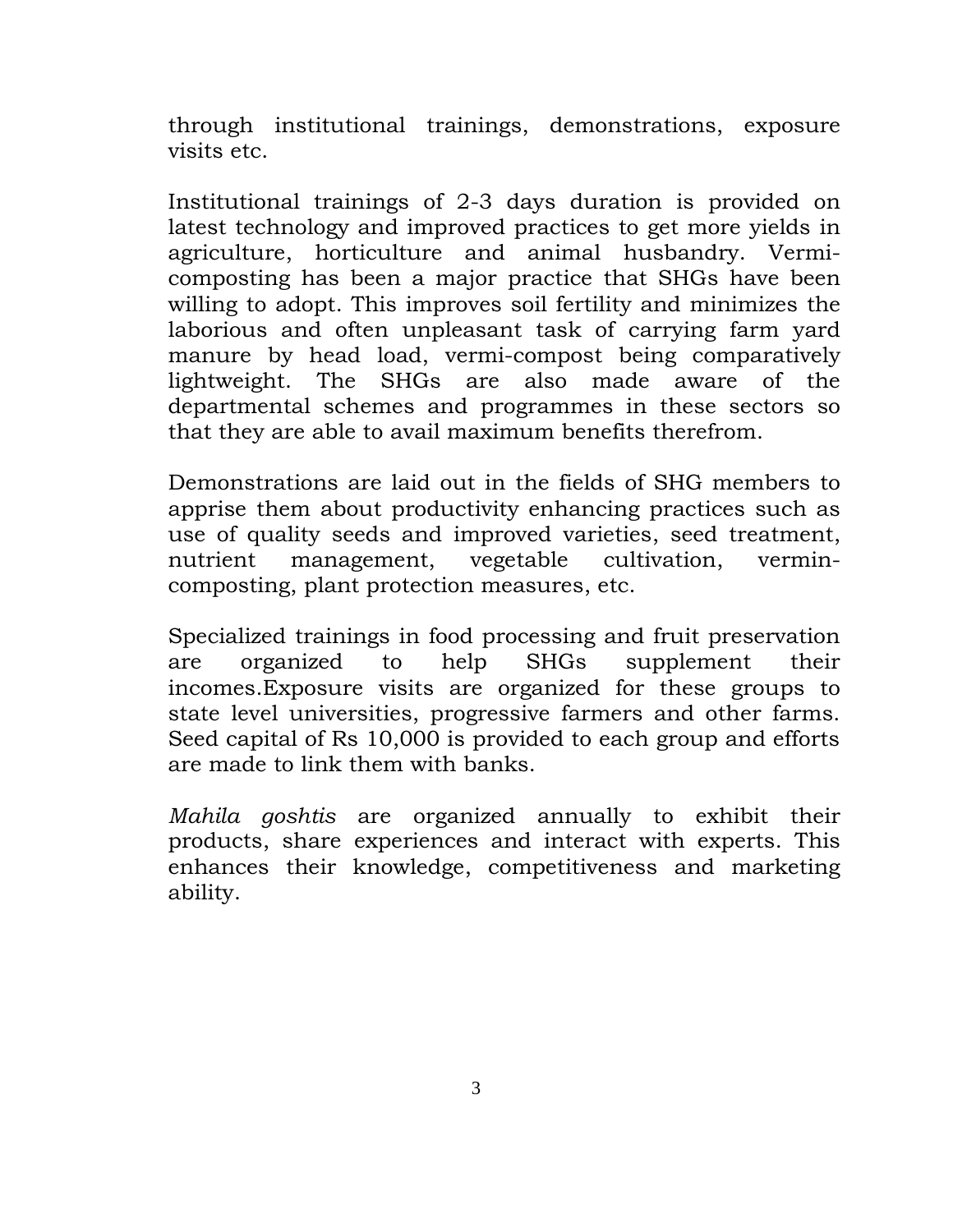

## **Outcome**

Adoption of improved practices has increased production by these farmers to the extent of 25 -30%.

Interaction with scientists and subject experts during exposure has sensitized them to the benefits of diversified agricultural practices, especially in tiding over lean periods in normal agricultural activities. As a result 190 groups have started vegetable cultivation, 70 groups are involved in mushroom cultivation, 50 in dairy farming and 90 in organic farming, which has increased their income by 4-5 times.

Specialized trainings in food processing and fruit preservation have given a new advantage to their post harvest management practices and SHGs have started making quality pickles, jams, Sheera etc not only for their own consumption but also for sale in nearby markets, thereby adding to their earnings. Members have also taken up other activities like making soft toy, weaving shawls and woollen garments.